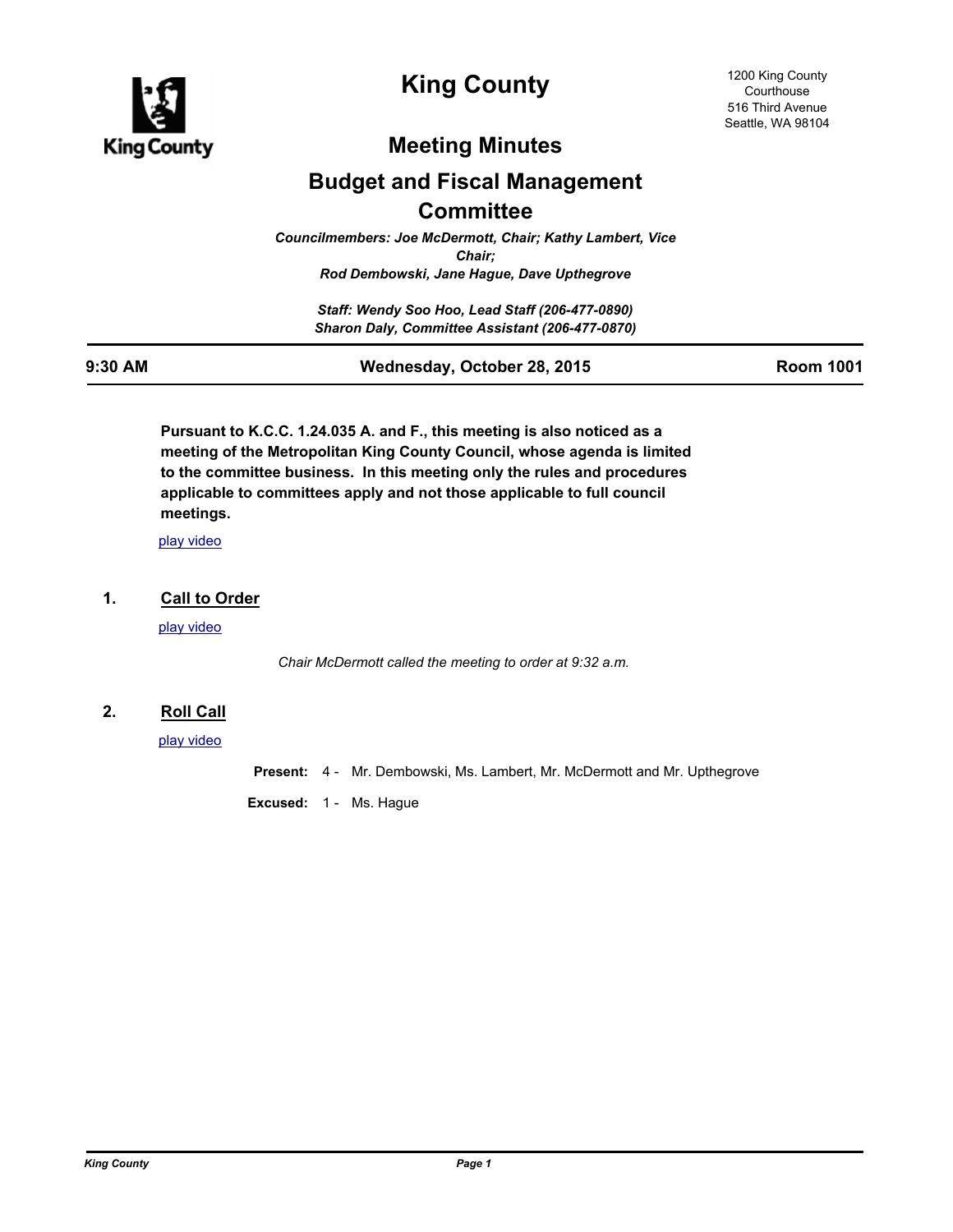## **3. Public Comment**

## [play video](http://mkcclegisearch.kingcounty.gov/medialinkgenerator/index.aspx?meid=5505&hsid=292202)

- *The following persons spoke:*
- *1. Alex Zimmerman*
- *2. Pearl Richard*
- *3. David Bauermeister*
- *4. Kate Delavan*
- *5. Janet Keller*
- *6. Mary Nelson*
- *7. Lynn Abram*
- *8. Van Strom*
- *9. Bob Vos*
- *10. Adam Strozyk*
- *11. Diana Keller*
- *12. Jarvis Keller*
- *13. Bill Austin*
- *14. Eric Haakenson*
- *15. Tom Willis*
- *16. Wendy Haakenson*
- *17. Jessa Young*
- *18. Bob Bois*
- *19. Lisel Kopel*
- *20. Dale Hofman*
- *21. Kathryn DeMarin*
- *22. Michaele Blakely*
- *23. Josh Monaghan*
- *24. Christeena Marzolf*

## **4. Approval of Minutes**

## [play video](http://mkcclegisearch.kingcounty.gov/medialinkgenerator/index.aspx?meid=5505&hsid=292227)

*Councilmember Lambert moved approval of the minutes of the October 14, 2015 meeting. Seeing no objections, the minutes were approved.*

# **Discussion and Possible Action**

[play video](http://mkcclegisearch.kingcounty.gov/medialinkgenerator/index.aspx?meid=5505&hsid=292204)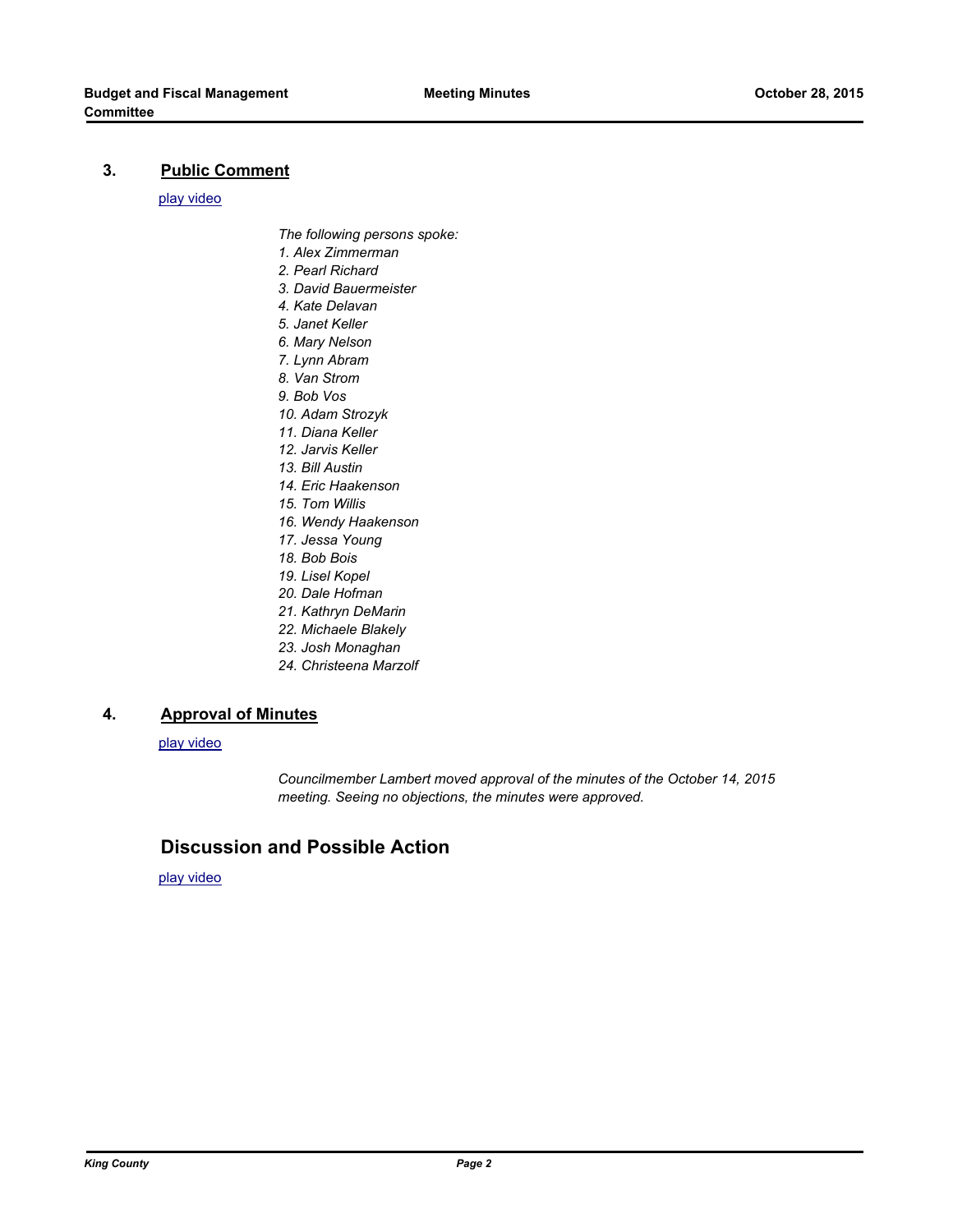AN ORDINANCE authorizing the issuance and sale of one or more series of limited tax general obligation bonds of the county in an aggregate principal amount not to exceed \$183 million to refinance for savings the county's obligations under the lease/lease-back transaction entered into by the county with NJB Properties for the construction of facilities for Harborview Medical Center; providing for the use of the bond proceeds to refund all or a portion of the lease revenue bonds issued by NJB Properties and to pay costs of issuing the county's bonds; pledging the annual levy of taxes to pay principal of and interest on the county's bonds; and approving certain matters related thereto.

## [play video](http://mkcclegisearch.kingcounty.gov/medialinkgenerator/index.aspx?meid=5505&hsid=292205)

*Rachelle Celebrezze, Council Staff, briefed the committee.*

*This matter was expedited to the November 2, 2015 Council Agenda.*

**A motion was made by Vice Chair Lambert that this Ordinance be Recommended Do Pass. The motion carried by the following vote:**

**Yes:** 4 - Mr. Dembowski, Ms. Lambert, Mr. McDermott and Mr. Upthegrove

**Excused:** 1 - Ms. Hague

## **6. [Proposed Ordinance No. 2015-0409](http://kingcounty.legistar.com/gateway.aspx?m=l&id=/matter.aspx?key=16481)**

AN ORDINANCE relating to the county property tax levies for collection in 2016, and implementing RCW 84.55.120.

## [play video](http://mkcclegisearch.kingcounty.gov/medialinkgenerator/index.aspx?meid=5505&hsid=292206)

*Rachelle Celebrezze, Council Staff, briefed the committee and answered questions from the members.*

**A motion was made by Vice Chair Lambert that this Ordinance be Recommended Do Pass. The motion carried by the following vote:**

**Yes:** 4 - Mr. Dembowski, Ms. Lambert, Mr. McDermott and Mr. Upthegrove

**Excused:** 1 - Ms. Hague

## **7. [Proposed Ordinance No. 2015-0410](http://kingcounty.legistar.com/gateway.aspx?m=l&id=/matter.aspx?key=16482)**

AN ORDINANCE relating to the county property tax levies for collection in 2016, and implementing RCW 84.55.120.

[play video](http://mkcclegisearch.kingcounty.gov/medialinkgenerator/index.aspx?meid=5505&hsid=292207)

*Rachelle Celebrezze, Council Staff, briefed the committee and answered questions from the members.*

**A motion was made by Vice Chair Lambert that this Ordinance be Recommended Do Pass. The motion carried by the following vote:**

**Yes:** 4 - Mr. Dembowski, Ms. Lambert, Mr. McDermott and Mr. Upthegrove

**Excused:** 1 - Ms. Hague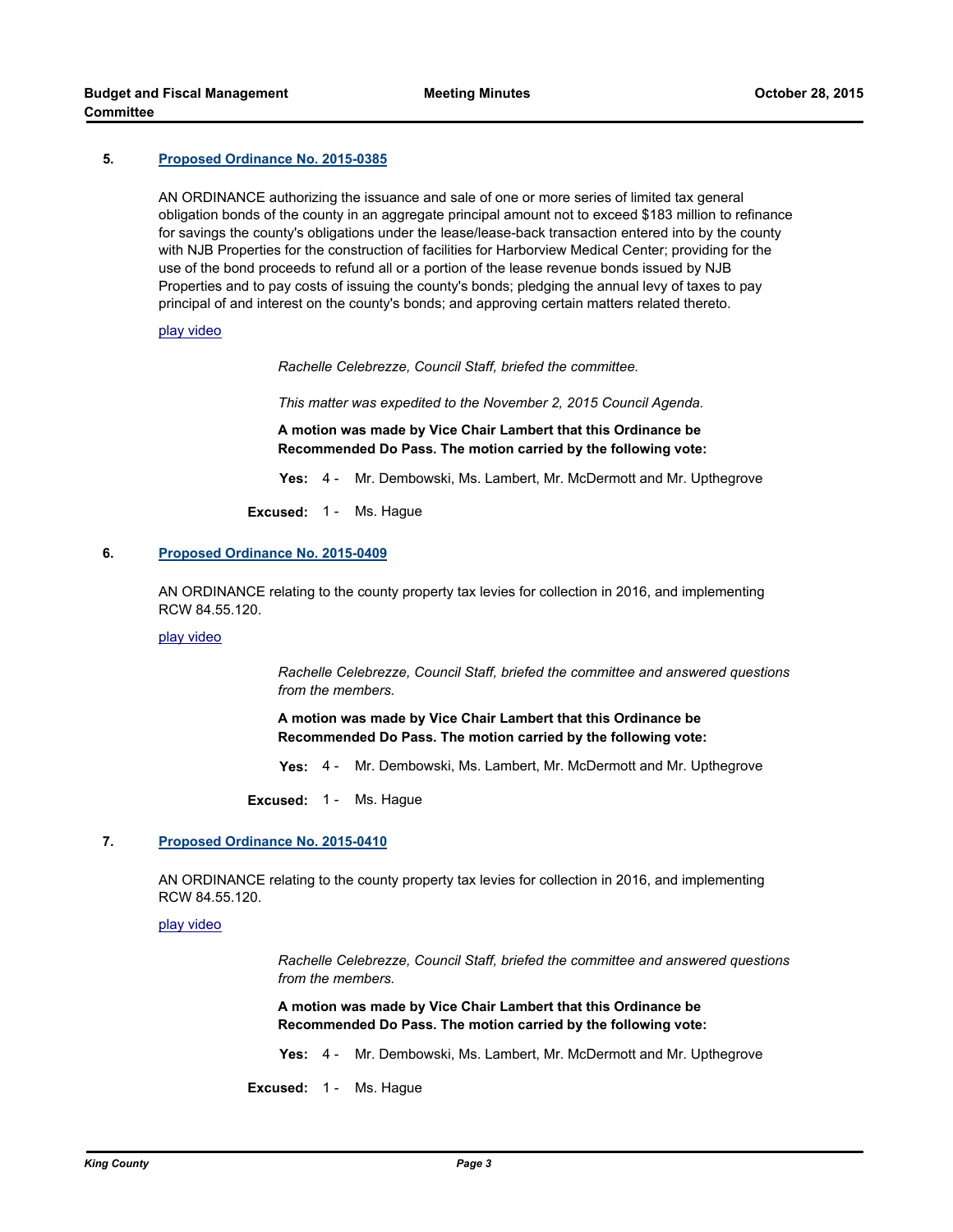AN ORDINANCE relating to the 2015 levy of property taxes in King County for collection in the year 2016.

[play video](http://mkcclegisearch.kingcounty.gov/medialinkgenerator/index.aspx?meid=5505&hsid=292208)

*Rachelle Celebrezze, Council Staff, briefed the committee and answered questions from the members.*

**A motion was made by Vice Chair Lambert that this Ordinance be Recommended Do Pass. The motion carried by the following vote:**

**Yes:** 4 - Mr. Dembowski, Ms. Lambert, Mr. McDermott and Mr. Upthegrove

**Excused:** 1 - Ms. Hague

## **9. [Proposed Ordinance No. 2015-0412](http://kingcounty.legistar.com/gateway.aspx?m=l&id=/matter.aspx?key=16484)**

AN ORDINANCE relating to the 2015 levy of property taxes in King County for collection in the year 2016.

## [play video](http://mkcclegisearch.kingcounty.gov/medialinkgenerator/index.aspx?meid=5505&hsid=292230)

*Rachelle Celebrezze, Council Staff, briefed the committee and answered questions from the members.*

**A motion was made by Vice Chair Lambert that this Ordinance be Recommended Do Pass. The motion carried by the following vote:**

**Yes:** 4 - Mr. Dembowski, Ms. Lambert, Mr. McDermott and Mr. Upthegrove

**Excused:** 1 - Ms. Hague

## **10. [Proposed Ordinance No. 2015-0413](http://kingcounty.legistar.com/gateway.aspx?m=l&id=/matter.aspx?key=16485)**

AN ORDINANCE relating to county property tax levies for collection in 2016; implementing RCW 84.55.0101, finding substantial need and providing for a limit factor of one hundred and one percent in accordance with RCW 84.55.0101.

## [play video](http://mkcclegisearch.kingcounty.gov/medialinkgenerator/index.aspx?meid=5505&hsid=292231)

*Rachelle Celebrezze, Council Staff, briefed the committee and answered questions from the members.*

**A motion was made by Vice Chair Lambert that this Ordinance be Recommended Do Pass. The motion carried by the following vote:**

**Yes:** 4 - Mr. Dembowski, Ms. Lambert, Mr. McDermott and Mr. Upthegrove

**Excused:** 1 - Ms. Hague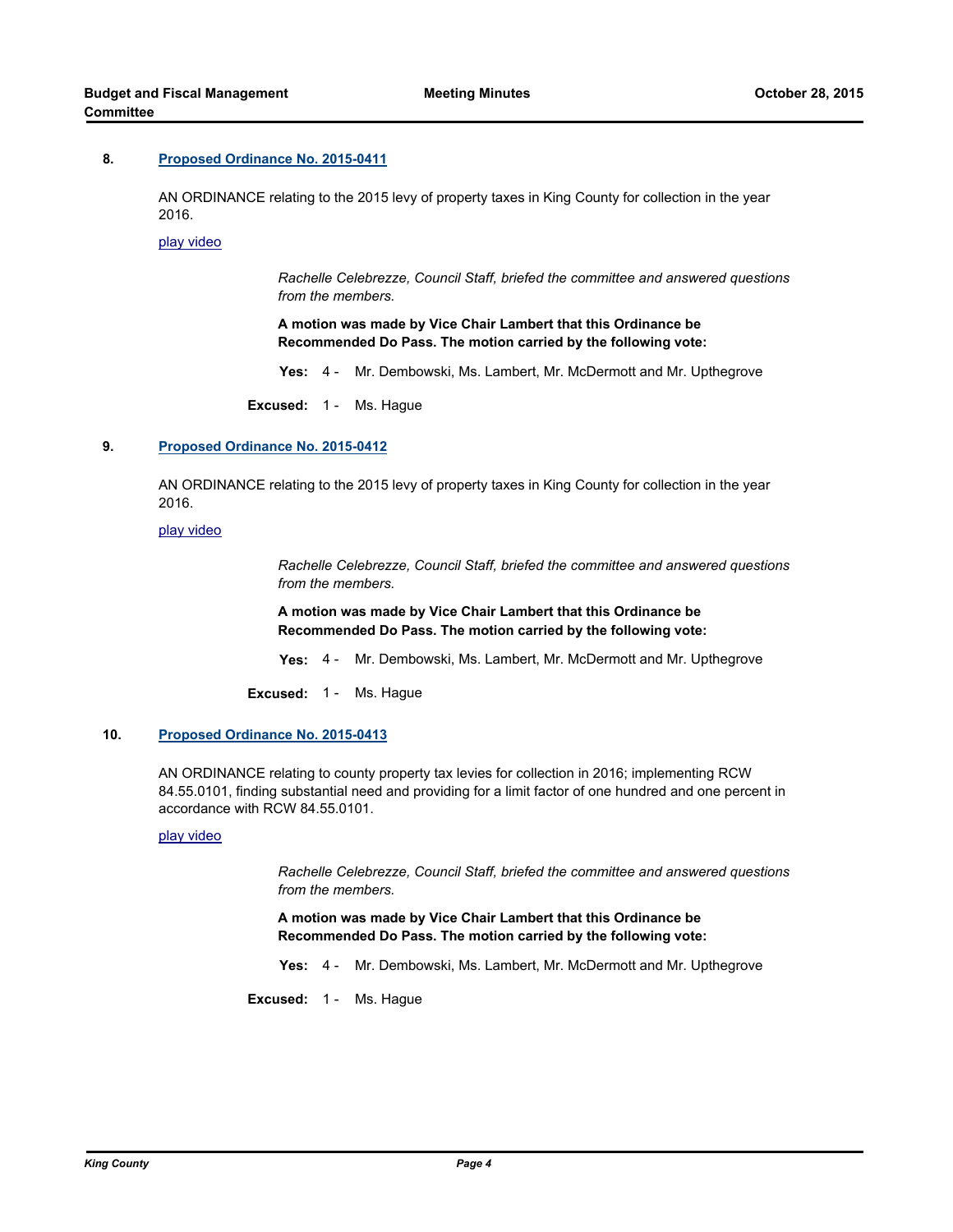AN ORDINANCE making a supplemental appropriation of \$483,000 to adult and juvenile detention; and amending the 2015/2016 Biennial Budget Ordinance, Ordinance 17941, Section 48, as amended.

[play video](http://mkcclegisearch.kingcounty.gov/medialinkgenerator/index.aspx?meid=5505&hsid=292232)

*Nick Wagner, Council Staff, briefed the committee and answered questions from the members. Councilmember Lambert moved amendment 1. The motion passed unanimously.* 

*Councilmember Lambert moved title amendment T1. The motion passed unanimously.*

*This matter was expedited to the November 2, 2015 Council Agenda.*

**A motion was made by Vice Chair Lambert that this Ordinance be Recommended Do Pass Substitute. The motion carried by the following vote:**

**Yes:** 4 - Mr. Dembowski, Ms. Lambert, Mr. McDermott and Mr. Upthegrove

**Excused:** 1 - Ms. Hague

## **12. [Proposed Ordinance No. 2015-0415](http://kingcounty.legistar.com/gateway.aspx?m=l&id=/matter.aspx?key=16487)**

AN ORDINANCE making a supplemental appropriation of \$2,246,000 to the parks operating levy fund and supplemental appropriation of \$2,246,000 to the parks, recreation and open space fund; and amending the 2015/2016 Budget Ordinance, Ordinance 17941, Section 89 and 129, as amended, and Attachment A, as amended.

[play video](http://mkcclegisearch.kingcounty.gov/medialinkgenerator/index.aspx?meid=5505&hsid=292233)

*Wendy Soo Hoo, Council Staff, briefed the committee and answered questions from the members.*

**A motion was made by Vice Chair Lambert that this Ordinance be Recommended Do Pass. The motion carried by the following vote:**

**Yes:** 4 - Mr. Dembowski, Ms. Lambert, Mr. McDermott and Mr. Upthegrove

**Excused:** 1 - Ms. Hague

## **13. [Proposed Ordinance No. 2015-0419](http://kingcounty.legistar.com/gateway.aspx?m=l&id=/matter.aspx?key=16491)**

AN ORDINANCE authorizing a supplemental appropriation of \$3,146,246 to the office of information resource management capital fund; and amending the 2015/2016 Budget Ordinance, Ordinance 17941, Section 129, as amended, and Attachment A, as amended.

## [play video](http://mkcclegisearch.kingcounty.gov/medialinkgenerator/index.aspx?meid=5505&hsid=292257)

*Hiedi Popochock, Leah Krekel-Zoppi and Wendy Soo Hoo, Council Staff, briefed the committee and answered questions from the members. Heather Dean, Budget Director, King County District Court (KCDC) and Donna Tucker, Chief Presiding Judge, KCDC, also answered questions from the members.*

**A motion was made by Vice Chair Lambert that this Ordinance be Passed Out of Committee Without a Recommendation. The motion carried by the following vote:**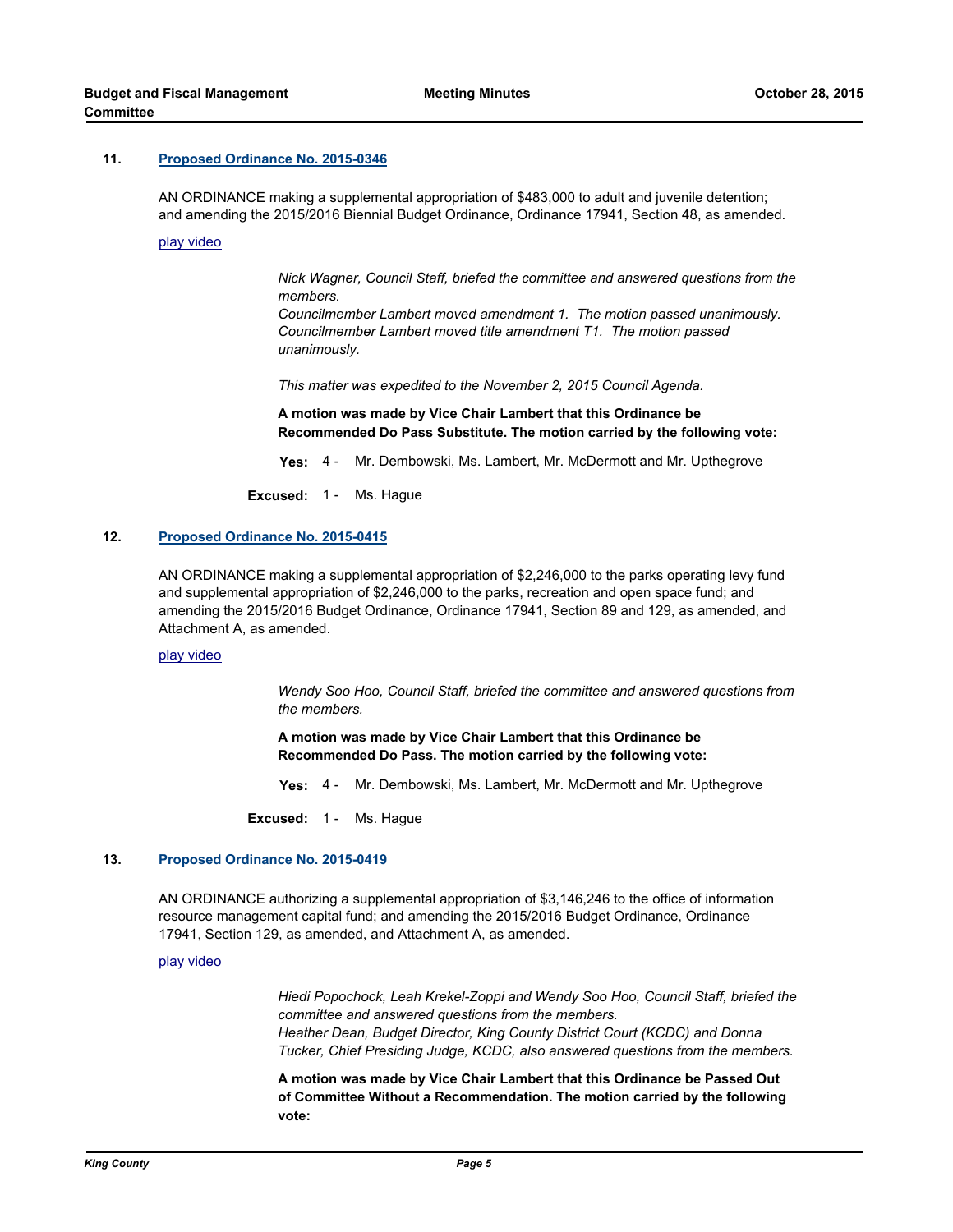**Yes:** 4 - Mr. Dembowski, Ms. Lambert, Mr. McDermott and Mr. Upthegrove

**Excused:** 1 - Ms. Hague

## **14. [Proposed Ordinance No. 2015-0414](http://kingcounty.legistar.com/gateway.aspx?m=l&id=/matter.aspx?key=16486)**

AN ORDINANCE authorizing a supplemental appropriation of \$1,097,150 to the public transportation capital fund; and amending the 2015/2016 Budget Ordinance, Ordinance 17941, Section 129, as amended, and Attachment A, as amended.

## [play video](http://mkcclegisearch.kingcounty.gov/medialinkgenerator/index.aspx?meid=5505&hsid=292258)

*Hiedi Popochock, Council Staff, briefed the committee and answered questions from the members.*

**A motion was made by Vice Chair Lambert that this Ordinance be Recommended Do Pass. The motion carried by the following vote:**

**Yes:** 4 - Mr. Dembowski, Ms. Lambert, Mr. McDermott and Mr. Upthegrove

**Excused:** 1 - Ms. Hague

## **15. [Proposed Ordinance No. 2015-0418](http://kingcounty.legistar.com/gateway.aspx?m=l&id=/matter.aspx?key=16490)**

AN ORDINANCE making a supplemental appropriation of \$2,322,000 to several mental illness and drug dependency agencies; and amending the 2015/2016 Budget Ordinance, Ordinance 17941, Sections 62, 63, 66, 68 and 71, as amended.

## [play video](http://mkcclegisearch.kingcounty.gov/medialinkgenerator/index.aspx?meid=5505&hsid=292259)

*Wendy Soo Hoo, Council Staff, briefed the committee and answered questions from the members.*

**A motion was made by Vice Chair Lambert that this Ordinance be Recommended Do Pass. The motion carried by the following vote:**

**Yes:** 4 - Mr. Dembowski, Ms. Lambert, Mr. McDermott and Mr. Upthegrove

**Excused:** 1 - Ms. Hague

## **16. [Proposed Ordinance No. 2015-0421](http://kingcounty.legistar.com/gateway.aspx?m=l&id=/matter.aspx?key=16493)**

AN ORDINANCE authorizing a supplemental appropriation of \$2,900,000 to the Renton maintenance facility construction capital fund; and amending the 2015/2016 Budget Ordinance, Ordinance 17941, Section 129, as amended, and Attachment A, as amended.

[play video](http://mkcclegisearch.kingcounty.gov/medialinkgenerator/index.aspx?meid=5505&hsid=292260)

*Lise Kaye, Council Staff, briefed the committee and answered questions from the members. Wendy Soo Hoo, Council Staff, also answered questions from the members.*

*Councilmember Lambert moved amendment 1. The motion passed unanimously.*

**A motion was made by Vice Chair Lambert that this Ordinance be Recommended Do Pass Substitute. The motion carried by the following vote:**

**Yes:** 4 - Mr. Dembowski, Ms. Lambert, Mr. McDermott and Mr. Upthegrove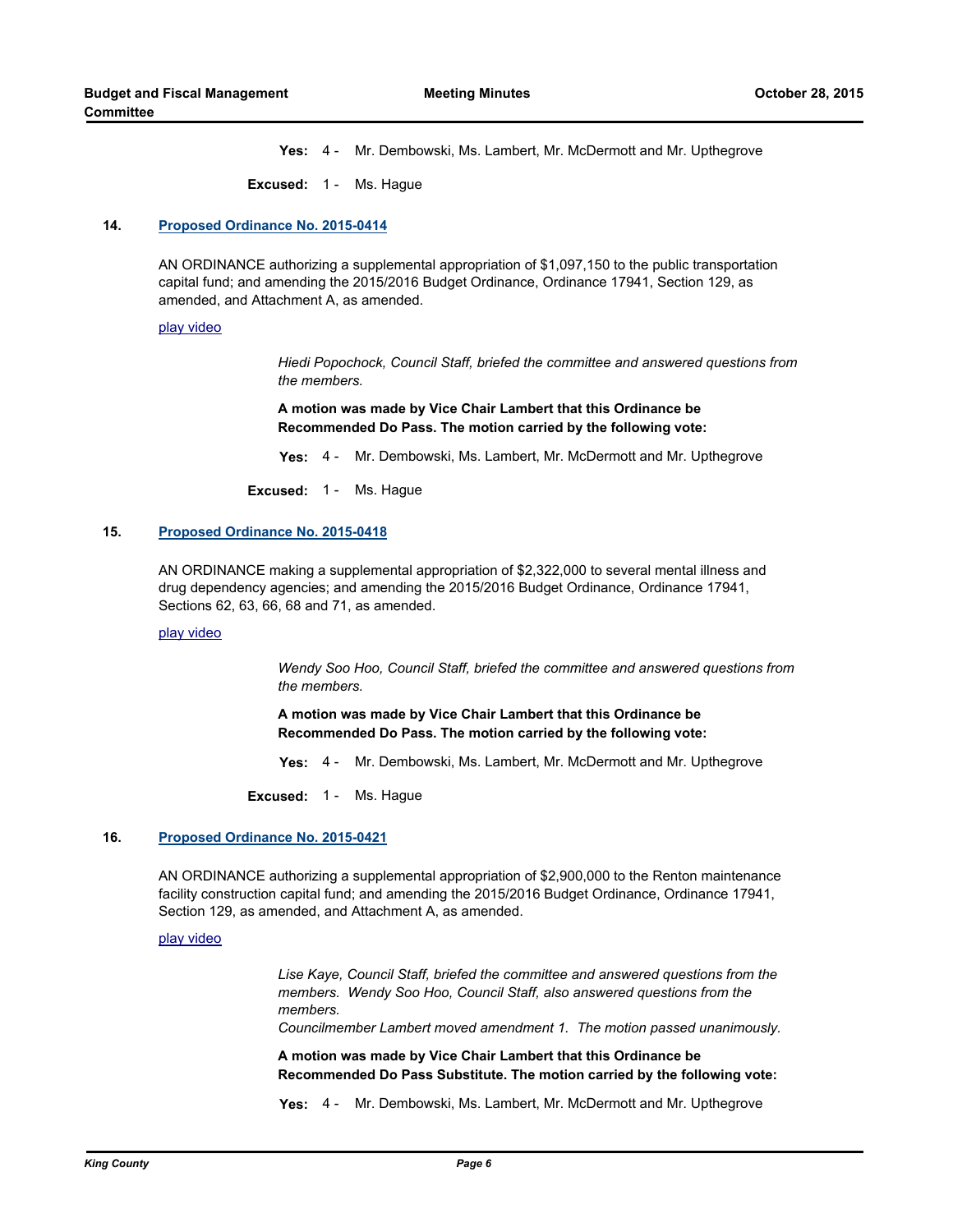**Excused:** 1 - Ms. Hague

## **17. [Proposed Ordinance No. 2015-0422](http://kingcounty.legistar.com/gateway.aspx?m=l&id=/matter.aspx?key=16494)**

AN ORDINANCE to adopt the King County department of transportation, road services division six year (2016 - 2021) capital program, in accordance with K.C.C. 4A.100.030, to serve as the county's adopted 2016 annual road plan in accordance with RCW 36.81.130 and to serve as the county's adopted comprehensive transportation program in accordance with RCW 36.81.121.

## [play video](http://mkcclegisearch.kingcounty.gov/medialinkgenerator/index.aspx?meid=5505&hsid=292286)

*Lise Kaye, Council Staff, briefed the committee and answered questions from the members.*

**This matter was Deferred**

## **18. [Proposed Ordinance No. 2015-0420](http://kingcounty.legistar.com/gateway.aspx?m=l&id=/matter.aspx?key=16492)**

AN ORDINANCE authorizing a supplemental appropriation of \$4,746,204 to the landfill reserve capital fund and amending the 2015/2016 Budget Ordinance, Ordinance 17941, Section 129, as amended, and Attachment A, as amended.

## [play video](http://mkcclegisearch.kingcounty.gov/medialinkgenerator/index.aspx?meid=5505&hsid=292287)

*Hiedi Popochock and Wendy Soo Hoo, Council Staff, briefed the committee and answered questions from the members.*

**A motion was made by Vice Chair Lambert that this Ordinance be Passed Out of Committee Without a Recommendation. The motion carried by the following vote:**

**Yes:** 4 - Mr. Dembowski, Ms. Lambert, Mr. McDermott and Mr. Upthegrove

**Excused: 1 - Ms. Hague** 

## **19. [Proposed Ordinance No. 2015-0417](http://kingcounty.legistar.com/gateway.aspx?m=l&id=/matter.aspx?key=16489)**

AN ORDINANCE making a supplemental appropriation of \$68,000 from the physical environment general fund transfers; and amending the 2015/2016 Budget Ordinance, Ordinance 17941, Section 45, as amended.

[play video](http://mkcclegisearch.kingcounty.gov/medialinkgenerator/index.aspx?meid=5505&hsid=292288)

*Wendy Soo Hoo and Erin Auzins, Council Staff, briefed the committee and answered questions from the members.*

**This matter was Deferred**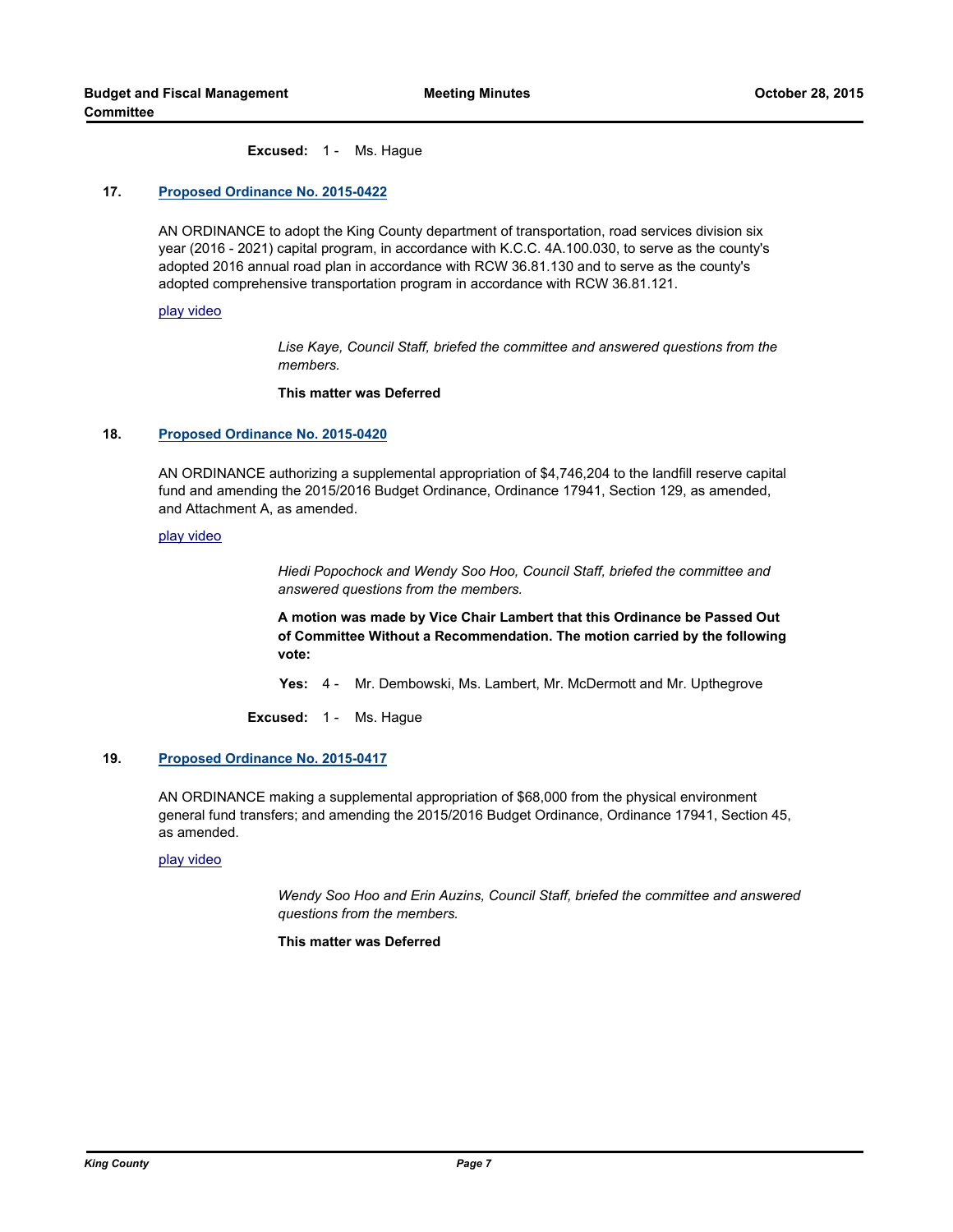AN ORDINANCE authorizing a supplemental appropriation of \$33,953,126 to the water quality construction capital fund; and amending the 2015/2016 Budget Ordinance, Ordinance 17941, Section 129, as amended, and Attachment A, as amended.

#### [play video](http://mkcclegisearch.kingcounty.gov/medialinkgenerator/index.aspx?meid=5505&hsid=292289)

*Beth Mountsier, Council Staff, briefed the committee.*

**A motion was made by Vice Chair Lambert that this Ordinance be Recommended Do Pass. The motion carried by the following vote:**

**Yes:** 4 - Mr. Dembowski, Ms. Lambert, Mr. McDermott and Mr. Upthegrove

**Excused:** 1 - Ms. Hague

## **21. [Proposed Ordinance No. 2015-0438](http://kingcounty.legistar.com/gateway.aspx?m=l&id=/matter.aspx?key=16513)**

AN ORDINANCE authorizing a supplemental appropriation of \$3,390,609 to the parks capital fund; and amending the 2015/2016 Budget Ordinance, Ordinance 17941, Section 129, as amended, and Attachment A, as amended.

## [play video](http://mkcclegisearch.kingcounty.gov/medialinkgenerator/index.aspx?meid=5505&hsid=292316)

*Mary Bourguignon, Council Staff, briefed the committee.*

**This matter was Deferred**

## **22. [Proposed Ordinance No. 2015-0405](http://kingcounty.legistar.com/gateway.aspx?m=l&id=/matter.aspx?key=16477)**

AN ORDINANCE making a net supplemental appropriation of \$20,000,000 and 12.00 FTE to the department of community and human services; and amending the 2015/2016 Biennial Budget Ordinance, Ordinance 17941, Sections 61 and 79, as amended.

## [play video](http://mkcclegisearch.kingcounty.gov/medialinkgenerator/index.aspx?meid=5505&hsid=292317)

*Scarlett Aldebot-Green, Council Staff, briefed the committee.*

**This matter was Deferred**

## **23. [Proposed Ordinance No. 2015-0406](http://kingcounty.legistar.com/gateway.aspx?m=l&id=/matter.aspx?key=16478)**

AN ORDINANCE consolidating funds relating to behavioral health; amending Ordinance 17752, Section 18, and K.C.C. 4A.200.427 and Ordinance 17752, Section 18, as amended, and K.C.C. 4A.200.427, adding a new section to K.C.C. chapter 4A.200, recodifying K.C.C. 4A.200.427 and repealing Ordinance 13326, Section 3, as amended, and K.C.C. 4A.200.120.

[play video](http://mkcclegisearch.kingcounty.gov/medialinkgenerator/index.aspx?meid=5505&hsid=292318)

*Scarlett Aldebot-Green, Council Staff, briefed the committee.*

## **This matter was Deferred**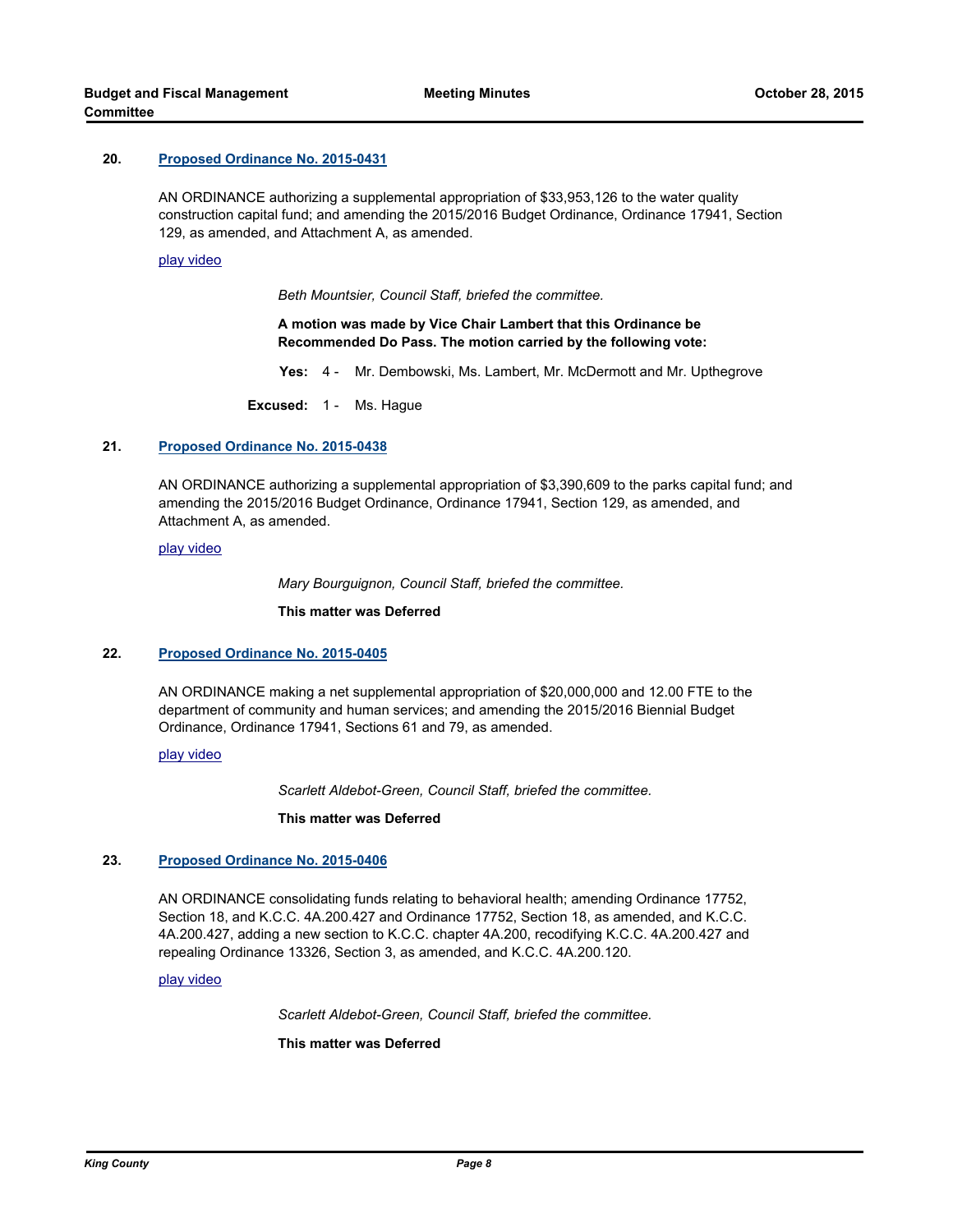AN ORDINANCE creating the King County behavioral health advisory board; amending Ordinance 16077, as amended, and K.C.C. 2.130.010, adding a new section to K.C.C. Title 2A and repealing Ordinance 131, Sections 1 through 7, as amended, and K.C.C. 2.32.010 and Ordinance 1846, Sections 2 through 7, as amended, and K.C.C. 2.32.110.

#### [play video](http://mkcclegisearch.kingcounty.gov/medialinkgenerator/index.aspx?meid=5505&hsid=292319)

*Scarlett Aldebot-Green, Council Staff, briefed the committee and answered questions from the members.*

## **This matter was Deferred**

## **25. [Proposed Ordinance No. 2015-0408](http://kingcounty.legistar.com/gateway.aspx?m=l&id=/matter.aspx?key=16480)**

AN ORDINANCE renaming the department of community and human services mental health, chemical abuse and dependency services division; and amending Ordinance 11955, Section 6, as amended, and K.C.C. 2.16.130, amending Ordinance 15327, Section 5, as amended, and K.C.C 2.43.025 and Ordinance 16077, Section 4, as amended, and K.C.C. 2.130.010.

#### [play video](http://mkcclegisearch.kingcounty.gov/medialinkgenerator/index.aspx?meid=5505&hsid=292320)

*Scarlett Aldebot-Green, Council Staff, briefed the committee and answered questions from the members.*

#### **This matter was Deferred**

## **26. [Proposed Ordinance No. 2015-0396](http://kingcounty.legistar.com/gateway.aspx?m=l&id=/matter.aspx?key=16452)**

AN ORDINANCE relating to school impact fees; adopting the capital facilities plans of the Tahoma, Federal Way, Riverview, Issaquah, Snoqualmie Valley, Highline, Lake Washington, Kent, Northshore, Enumclaw, Fife, Auburn and Renton school districts as subelements of the capital facilities element of the King County Comprehensive Plan for purposes of implementing the school impact fee program; establishing school impact fees to be collected by King County on behalf of the districts; and amending Ordinance 10122, Section 3, as amended, and K.C.C. 20.12.460, Ordinance 10470, Section 2, as amended, and K.C.C. 20.12.461, Ordinance 10472, Section 2, as amended, and K.C.C. 20.12.462, Ordinance 10633, Section 2, as amended, and K.C.C. 20.12.463, Ordinance 10722, Section 2, as amended, and K.C.C. 20.12.464, Ordinance 10722, Section 3, as amended, and K.C.C. 20.12.465, Ordinance 10790, Section 2, as amended, and K.C.C. 20.12.466, Ordinance 10982, Section 2, as amended, and K.C.C. 20.12.467, Ordinance 11148, Section 2, as amended, and K.C.C. 20.12.468, Ordinance 12063, Section 11, as amended, and K.C.C. 20.12.469, Ordinance 12532, Section 12, as amended, and K.C.C. 20.12.470, Ordinance 13338, Section 13, as amended, and K.C.C. 20.12.471, Ordinance 17220, Section 14, as amended and K.C.C. 20.12.472, and Ordinance 10122, Section 2, as amended, and K.C.C. 27.44.010 and decodifying K.C.C. 20.12.460, K.C.C. 20.12.461, K.C.C. 20.12.462, K.C.C. 20.12.463, K.C.C. 20.12.464, K.C.C. 20.12.465, K.C.C. 20.12.466, K.C.C. 20.12.467, K.C.C. 20.12.468, K.C.C. 20.12.469, K.C.C. 20.12.470, K.C.C. 20.12.471 and K.C.C. 20.12.472.

## [play video](http://mkcclegisearch.kingcounty.gov/medialinkgenerator/index.aspx?meid=5505&hsid=292321)

## **This matter was Deferred**